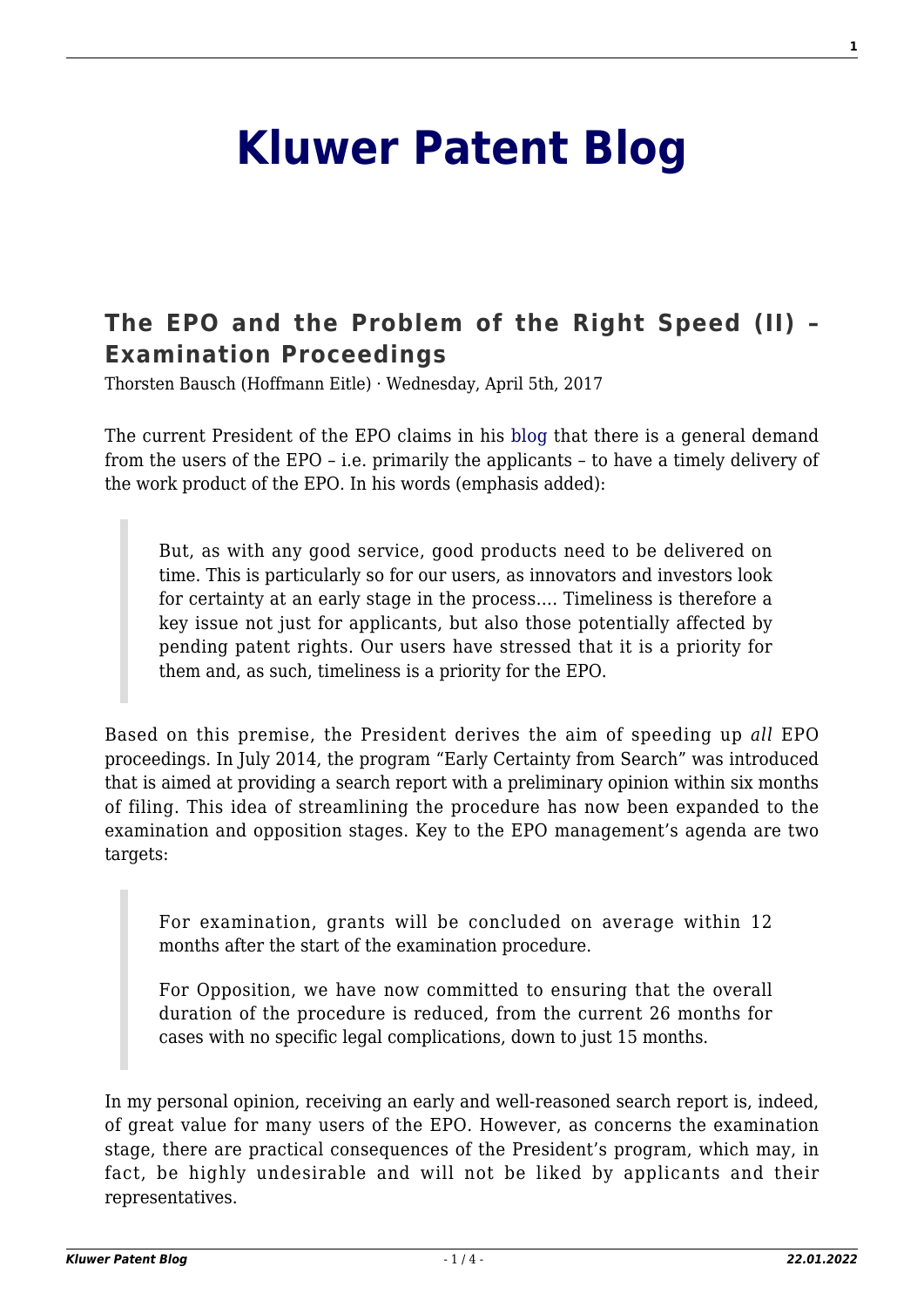First and foremost, it is my impression that the pressure exerted by the "Early Certainty" program on the work output of examiners has considerably increased. Perhaps unsurprisingly, several colleagues of mine have started to observe that the quality of the reasoning and the depth of analysis of official communications at least in some technical areas has been declining to a noticeable degree. This is exactly what should not happen. Superficial examination, whatever its outcome may be, helps no one.

Additionally, we are currently experiencing a significant surge in summons to oral proceedings by examining divisions in some technical areas. Some of my colleagues have received the same number of summons by examining divisions in the last half year that they had received in the previous ten years. And not only the frequency of summons is without precedence, but also the stage of the procedure at which summons are issued. Of nine summons received by one of my colleagues for oral hearings before examining divisions this year, five were issued after a single (!) examination report under Art. 94(3) EPC. Such early summons, on such a broad scale, are unheard of and certainly not welcomed by applicants.

Fortunately, this new practice has not been implemented with the same rigorousness in all technical fields ("clusters" in EPO speak). And it should not (*principiis obsta*)! This is because such a change in practice would have quite dramatic consequences for applicants and their European representatives, particularly if it is implemented all of a sudden rather than gradually over some years.

### **a) Workload**

An obvious and immediate consequence of the above procedural changes is that both external counsel and in-house patent departments will face a surge in workload in the near future. Proceedings that used to have an average duration of maybe four to five years are now to be compressed into a single year, on average. This means that at least for the "ramp-up" phase of the new system, the frequency of communications, and thus the workload, will significantly increase.

In addition, the high frequency of summons to oral proceedings would greatly add to this effect. The workload associated with a summons to oral proceedings is much higher than the work required to respond to a "normal" communication, owing to the simple fact that the applicant has one last possibility of presenting written arguments and amendments in the final written submission before the hearing before the EPO has the power to reject the case. The assessment of late filings by the Boards of Appeal, at the same time, has become much stricter over the past years. Hence, the last written submission and the requests included therein should foreshadow not just the oral proceedings, but also a possible appeal. Needless to say, the preparation for the oral proceedings itself requires significant efforts. This is because one has to think about all eventual outcomes, bearing in mind that the examining division has the power to raise any additional issues or arguments, at their discretion, during the hearing.

### **b) Budget**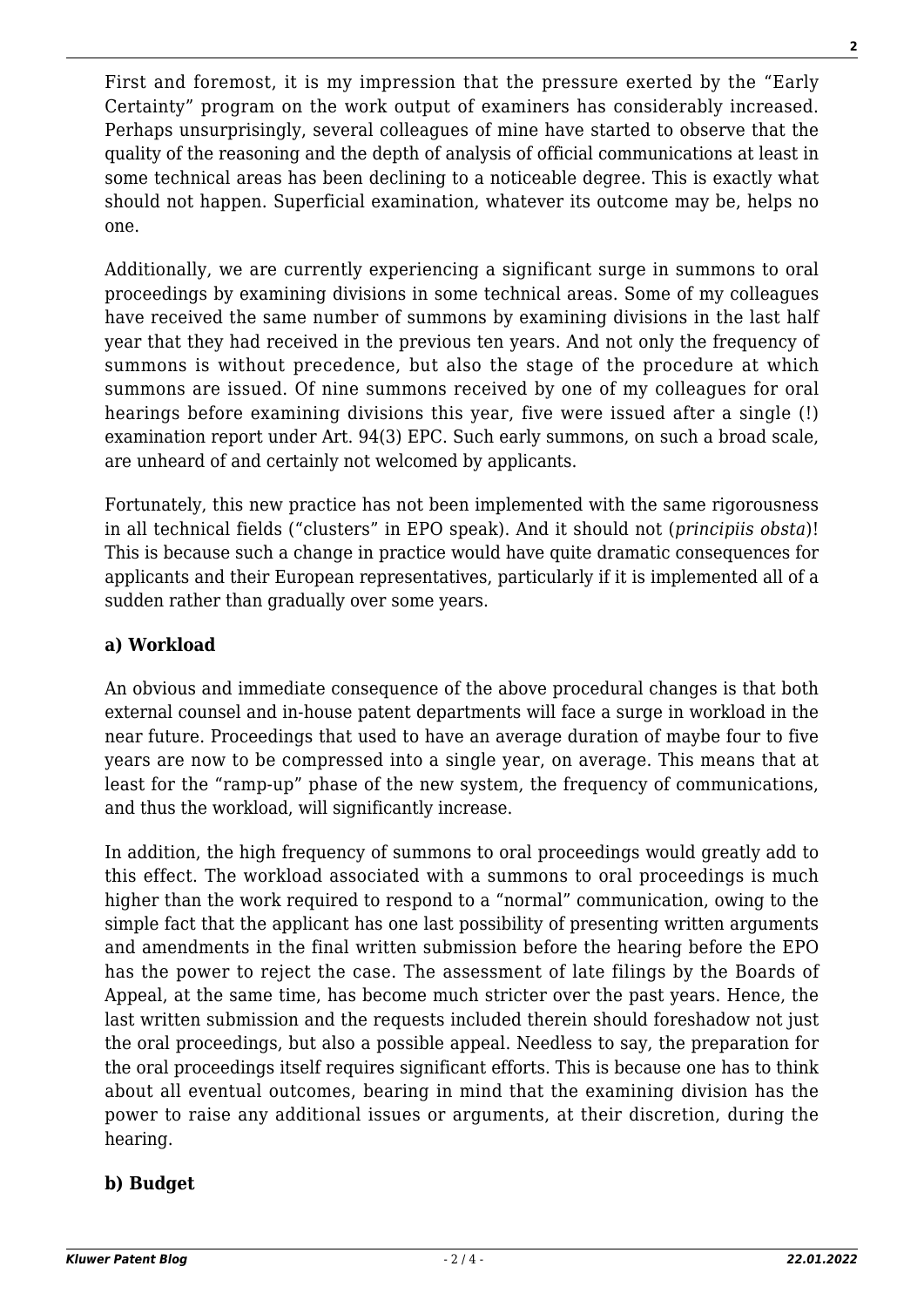When the workload for external counsel and in-house patent departments suddenly increases by a dramatic change in practice by the EPO, the allocated budgets, based on long-term experience with the EPO, will become moot and insufficient. Whilst a standard reply to an examination report may be well be within the capabilities of the in-house patent department, preparing a final written submission and for the oral proceedings will typically require substantial input by outside counsel. This results in a dramatic rise in costs for the proceedings, at an early stage. This is particularly the case since a summons at an early stage when multiple objections are still unresolved means that on average the cases are more complex at that stage and this further increases the costs.

Corporate users of the EPO plan their budgets ahead, typically for a fiscal year. And a budget can only be spent once. When there is an unexpected rise in the costs for pending procedures, there is only one way to react, when trying to stay within the budget: stop any spending on new projects. This means that the waste of resources on unduly early summons and rushed proceedings will have a negative impact on the possibility to file new cases. Thus, "early certainty" is likely to be detrimental to innovation and furthering research, at least for several years to come.

#### **c) Time-pressure**

It goes without saying that the proceedings, if compressed by a factor of four to five, will further be affected by tremendous time pressure. An early summons means that the applicant has to decide on its strategy for the case very rapidly and at a very early stage of the proceedings, where it may perhaps not even be clear which of the embodiments disclosed in the patent will eventually make it to the market.

### **d) Conclusion**

In summary, I am afraid that the "early certainty" program in examination proceedings, at least if implemented as described above, i.e. if it results in a significant increase in the number of oral proceedings at an early stage of the examination proceedings, will – needlessly – have quite significant negative consequences for most applicants. In my view, there is no need to introduce such an "early certainty" program in examination proceedings at all, provided that the EPO continues its previous practice to accelerate examination proceedings when so requested by the applicant (via a PACE request) or a third party (via observations under Art 115 EPC).

This would also give the examiners the necessary leeway and resources to speed up those (usually more important) cases where an actual dispute needs to be quickly resolved, i.e. contentious examination proceedings and opposition proceedings.

*To make sure you do not miss out on regular updates from the Kluwer Patent Blog,*